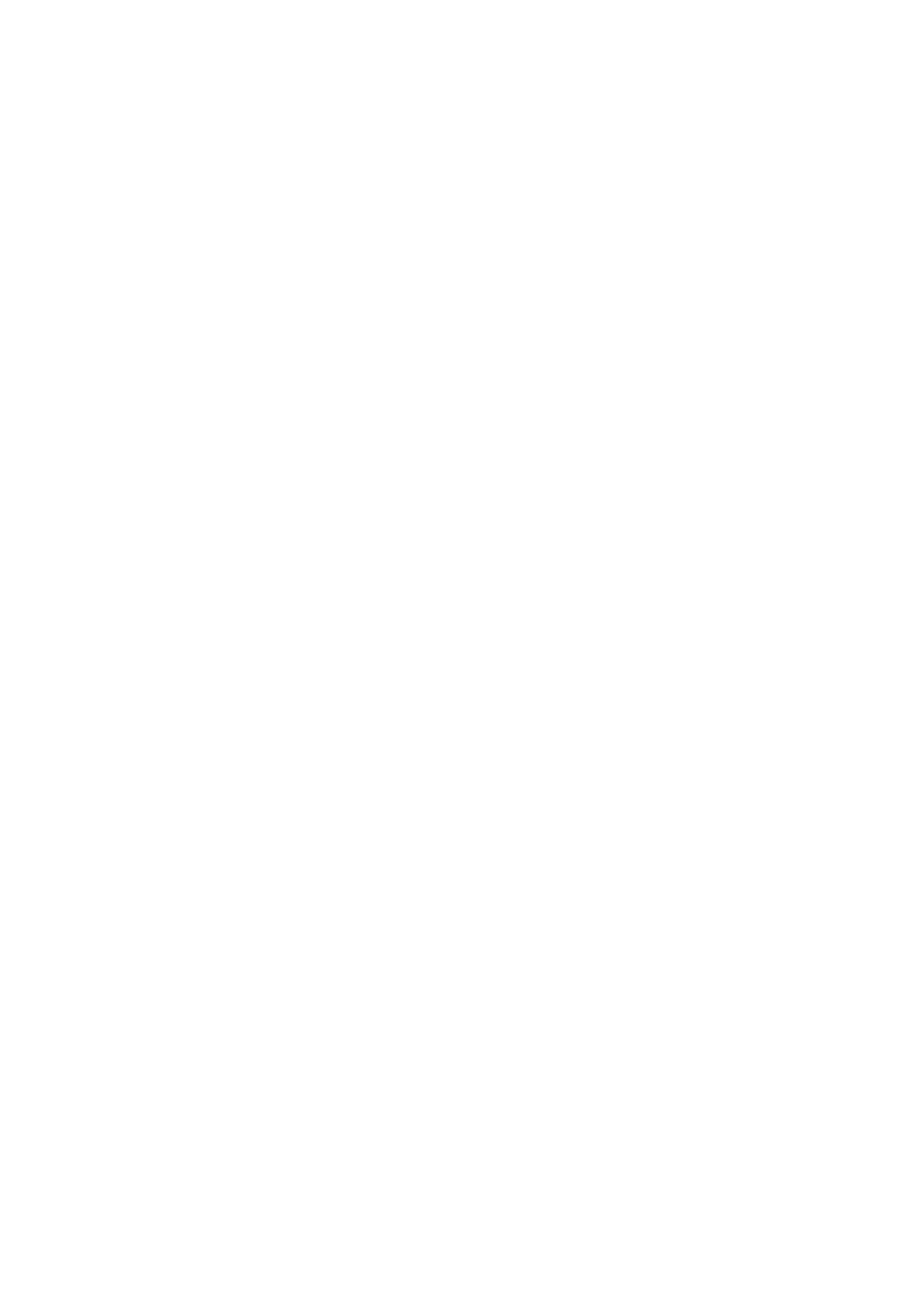## **UNITED STATES SECURITIES AND EXCHANGE COMMISSION Washington, D.C. 20549**

# **FORM 8-K**

### **CURRENT REPORT Pursuant to Section 13 OR 15(d) of The Securities Exchange Act of 1934**

**November 16, 2006 (November 15, 2006) Date of Report (Date of earliest event reported)**

# **NATIONAL OILWELL VARCO, INC.**

(Exact name of registrant as specified in its charter)

**Delaware** (State or other jurisdiction of incorporation)

**1-12317** (Commission File Number)

**76-0475815** (IRS Employer Identification No.)

**10000 Richmond Avenue Houston, Texas 77042** (Address of principal executive offices) (Zip Code)

Registrant's telephone number, including area code: **713-346-7500**

(Former name or former address, if changed since last report.)

Check the appropriate box below if the Form 8-K filing is intended to simultaneously satisfy the filing obligation of the registrant under any of the following provisions:

o Written communications pursuant to Rule 425 under the Securities Act (17 CFR 230.425)

o Soliciting material pursuant to Rule 14a-12 under the Exchange Act (17 CFR 240.14a-12)

o Pre-commencement communications pursuant to Rule 14d-2(b) under the Exchange Act (17 CFR 240.14d-2(b))

o Pre-commencement communications pursuant to Rule 13e-4(c) under the Exchange Act (17 CFR 240.13e-4(c))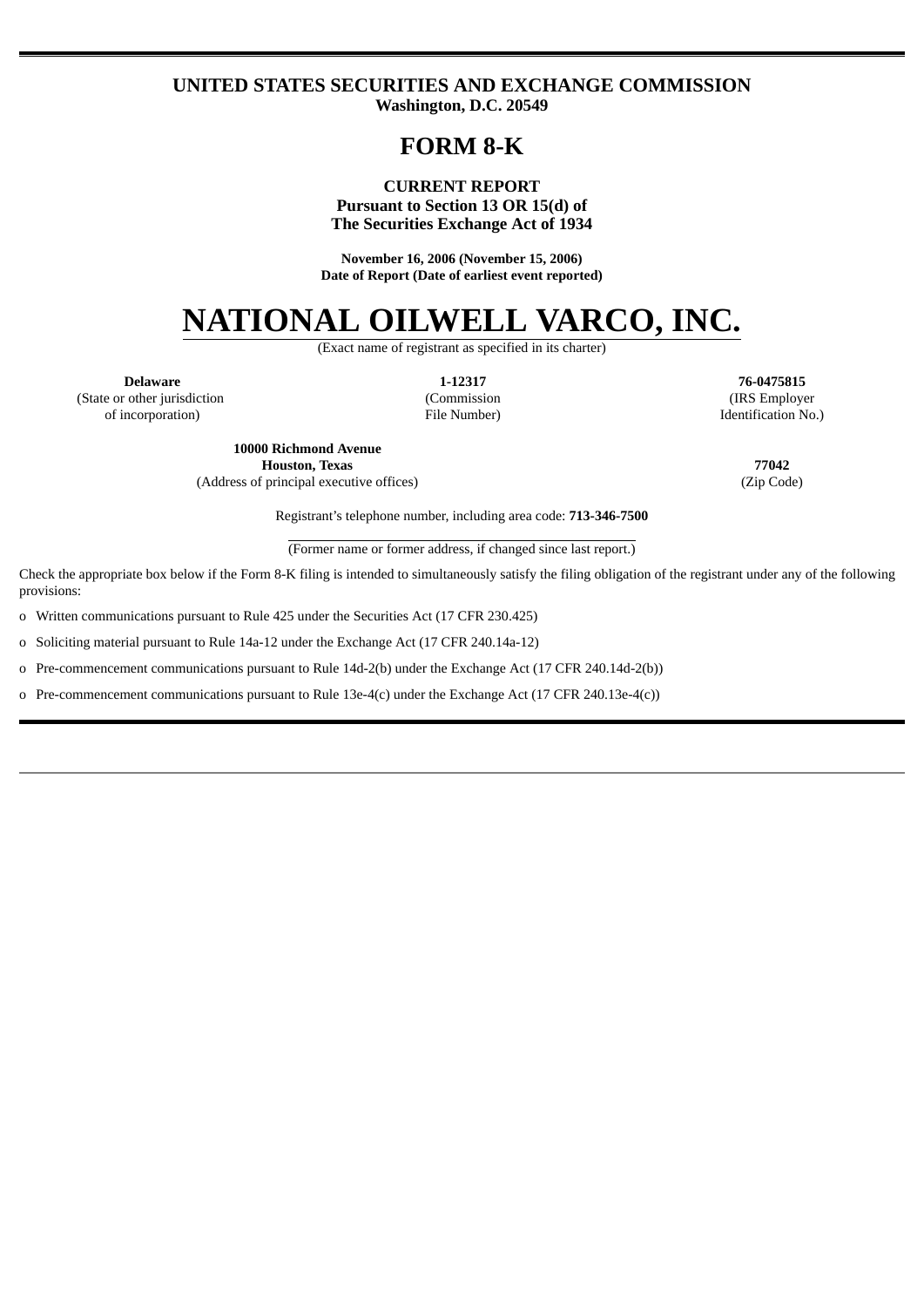#### **Item 1.01. Entry into a Material Definitive Agreement.**

On November 15, 2006, the Board of Directors of National Oilwell Varco, Inc. (the "Company") modified certain of the compensation arrangements for its non-employee directors, which shall take effect January 1, 2007. The terms of the compensation arrangements for our non-employee directors that will be in effect starting January 1, 2007 are set forth in Exhibit 10.1 to this Current Report and incorporated by reference herein.

#### **Item 9.01 Financial Statements and Exhibits**

(c) *Exhibits*

10.1 Summary of Director Compensation\*

\* Compensatory plan or arrangement for management or others

#### **SIGNATURES**

Pursuant to the requirements of the Securities Exchange Act of 1934, the registrant has duly caused this report to be signed on its behalf by the undersigned hereunto duly authorized.

Date: November 16, 2006 NATIONAL OILWELL VARCO, INC.

/s/ Clay C. Williams

Clay C. Williams Sr. Vice President and Chief Financial Officer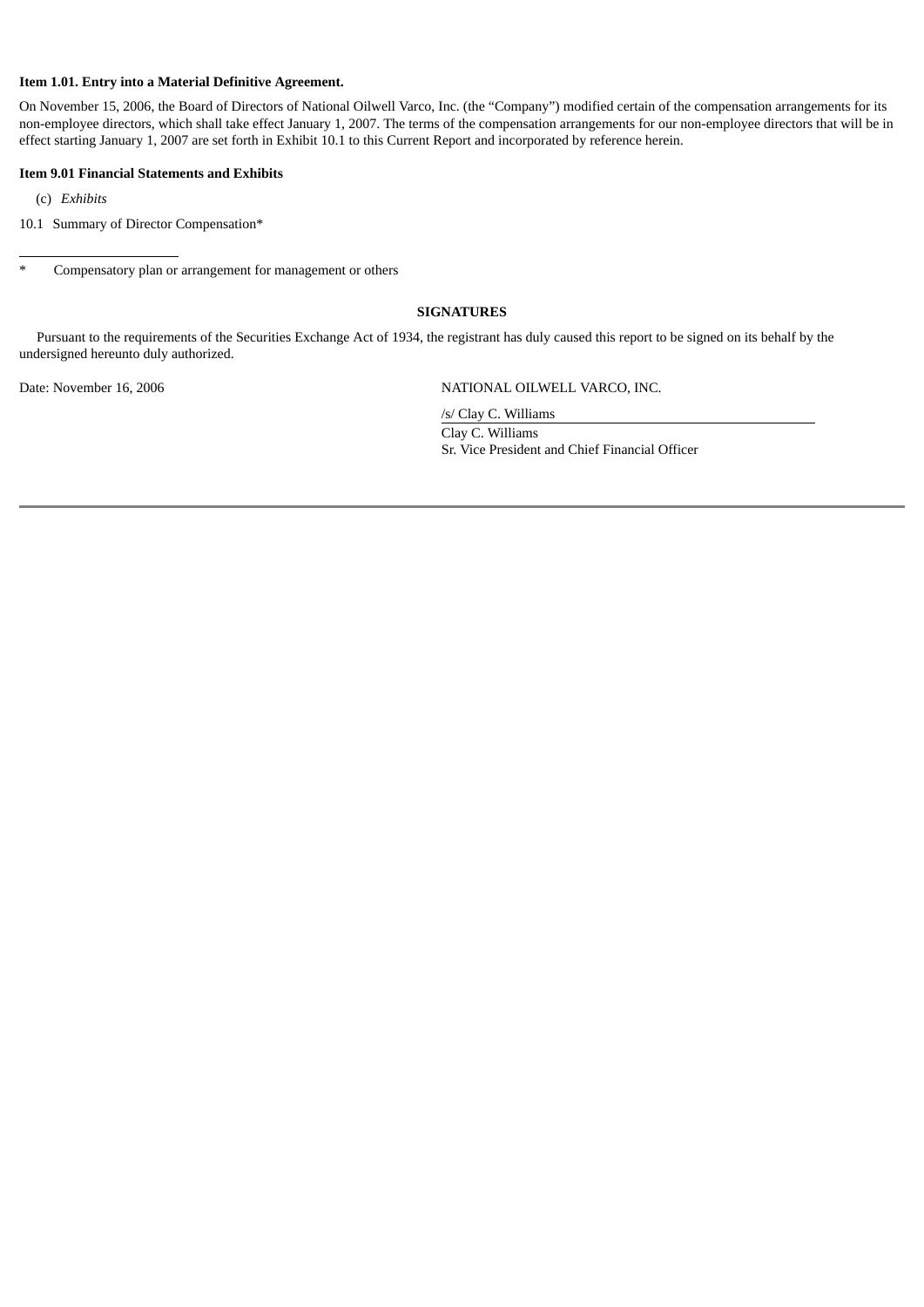# 10.1 Summary of Director Compensation\*

<sup>\*</sup> Compensatory plan or arrangement for management or others